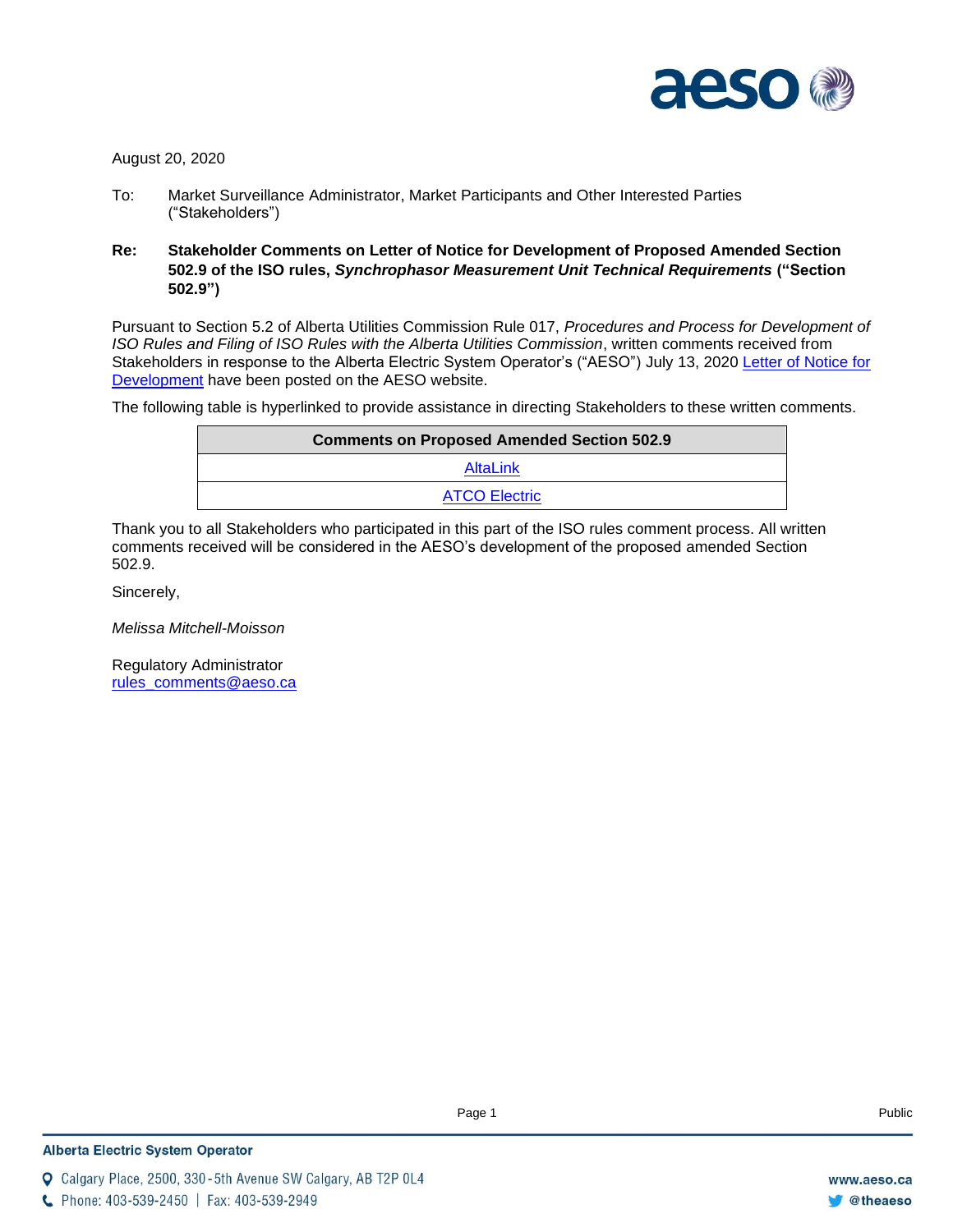<span id="page-1-0"></span>

| <b>Period of Comment:</b> July 13, 2020 |                 | through August 14, 2020 |               | <b>Contact:</b> Jenette Yearsley |
|-----------------------------------------|-----------------|-------------------------|---------------|----------------------------------|
| <b>Comments From:</b>                   | AltaLink        |                         | <b>Phone:</b> | 403-387-8275                     |
| Date:                                   | August 13, 2020 |                         | Email:        | Jenette.Yearsley@AltaLink.ca     |
|                                         |                 |                         |               |                                  |

Instructions:

- 1. Please fill out the section above as indicated.
- 2. Please refer back to the Consultation Letter under the "Attachments" section to view materials related to the proposed amendment to Section 502.9.
- 3. Please respond to the questions below and provide your specific comments (if any). Blank boxes will be interpreted as favourable comments.

#### The AESO is seeking comments from Stakeholders on the development of a proposed amendment to Section 502.9 with regard to the following *matters:*

| Development of a Proposed ISO Rule                                                                                                             | <b>Stakeholder Comments and/or Alternate Proposal</b>                                                                                                                                                                                   |
|------------------------------------------------------------------------------------------------------------------------------------------------|-----------------------------------------------------------------------------------------------------------------------------------------------------------------------------------------------------------------------------------------|
| Do you agree or disagree that the issue<br>identified requires the development of a<br>proposed amendment to Section 502.9?<br>Please comment. | AltaLink is unable to comment as it is unclear why IEEE Standard C37.118-2005 is no longer an<br>appropriate reference and why it is necessary for Section 502.9 to reference the most current version of the<br>IEEE Standard C37.118. |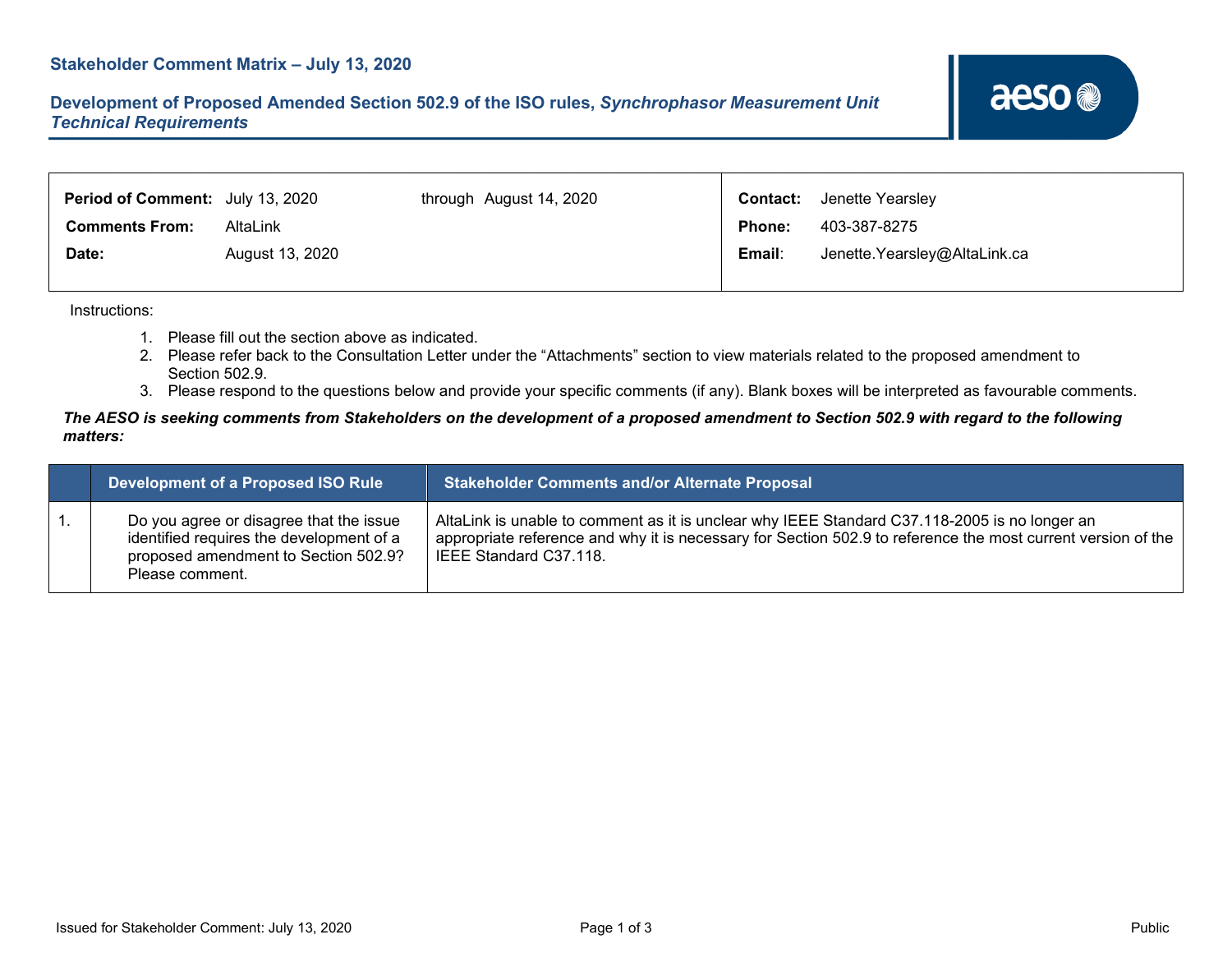|    | <b>Development of a Proposed ISO Rule</b>                                                                                           | <b>Stakeholder Comments and/or Alternate Proposal</b>                                                                                                                                                                                                                                                                                                                                                                                                                                                                                                                       |
|----|-------------------------------------------------------------------------------------------------------------------------------------|-----------------------------------------------------------------------------------------------------------------------------------------------------------------------------------------------------------------------------------------------------------------------------------------------------------------------------------------------------------------------------------------------------------------------------------------------------------------------------------------------------------------------------------------------------------------------------|
| 2. | Do you agree or disagree with the<br>potential objective or purpose of a<br>proposed amendment to Section 502.9?<br>Please comment. | AltaLink agrees with the AESO's high level objective of reducing regulatory burden.                                                                                                                                                                                                                                                                                                                                                                                                                                                                                         |
|    |                                                                                                                                     | AltaLink is, however, deeply concerned that ongoing automatic changes in ISO Rule requirements<br>potentially drives unnecessary costs and continuously presents a non-compliance risk to facility owners.<br>Ultimately, the degree of concern is heavily dependent on exactly how this proposed change is<br>incorporated within the Rule's text. While AltaLink recognizes that the proposed amendments have not yet<br>been tabled, AltaLink has the following concerns regarding automatic changes to ISO Rules to incorporate<br>the latest version of IEEE standard: |
|    |                                                                                                                                     | 1. A revised IEEE standard may contain requirements for Synchrophaser Measurement Units<br>unnecessary for Alberta. If these revised requirements have a cost premium, this represents an<br>unnecessary cost. This automatic update eliminates the necessary checks needed to confirm the<br>altered requirements in the latest version of the IEEE standard are indeed required in Alberta.                                                                                                                                                                               |
|    |                                                                                                                                     | 2. Automatic updates of referenced external standards results in ISO Rule requirements for even<br>in-service Synchrophaser Measurement Units to constantly be changing. This creates 2<br>problems for owners:                                                                                                                                                                                                                                                                                                                                                             |
|    |                                                                                                                                     | a. All owners of these facilities will need to constantly monitor these external standards to<br>identify, in advance, new revisions. When a new revision is imminent, the owners will need<br>to perform a detailed evaluation of the changes and then assess if the Synchrophaser<br>Measurement Units that they own meet the new requirements, require modifications to<br>meet the new requirements or need to be replaced to meet the new requirements.<br>Depending on how frequently this particular standard changes, this could be quite<br>burdensome.            |
|    |                                                                                                                                     | b. When a change has been identified and existing Synchrophaser Measurement Unit<br>requires modification or replacement, this introduces unexpected and not necessarily<br>insignificant costs for the owner.                                                                                                                                                                                                                                                                                                                                                              |
|    |                                                                                                                                     | 3. There is often a lag between IEEE updating a standard and manufacturers updating their<br>products to meet the new IEEE standard. This creates periods when it may not be possible for<br>an owner to procure equipment to comply with the latest standard. During these periods it may<br>be impossible for an owner to be in compliance with the latest IEEE standard.                                                                                                                                                                                                 |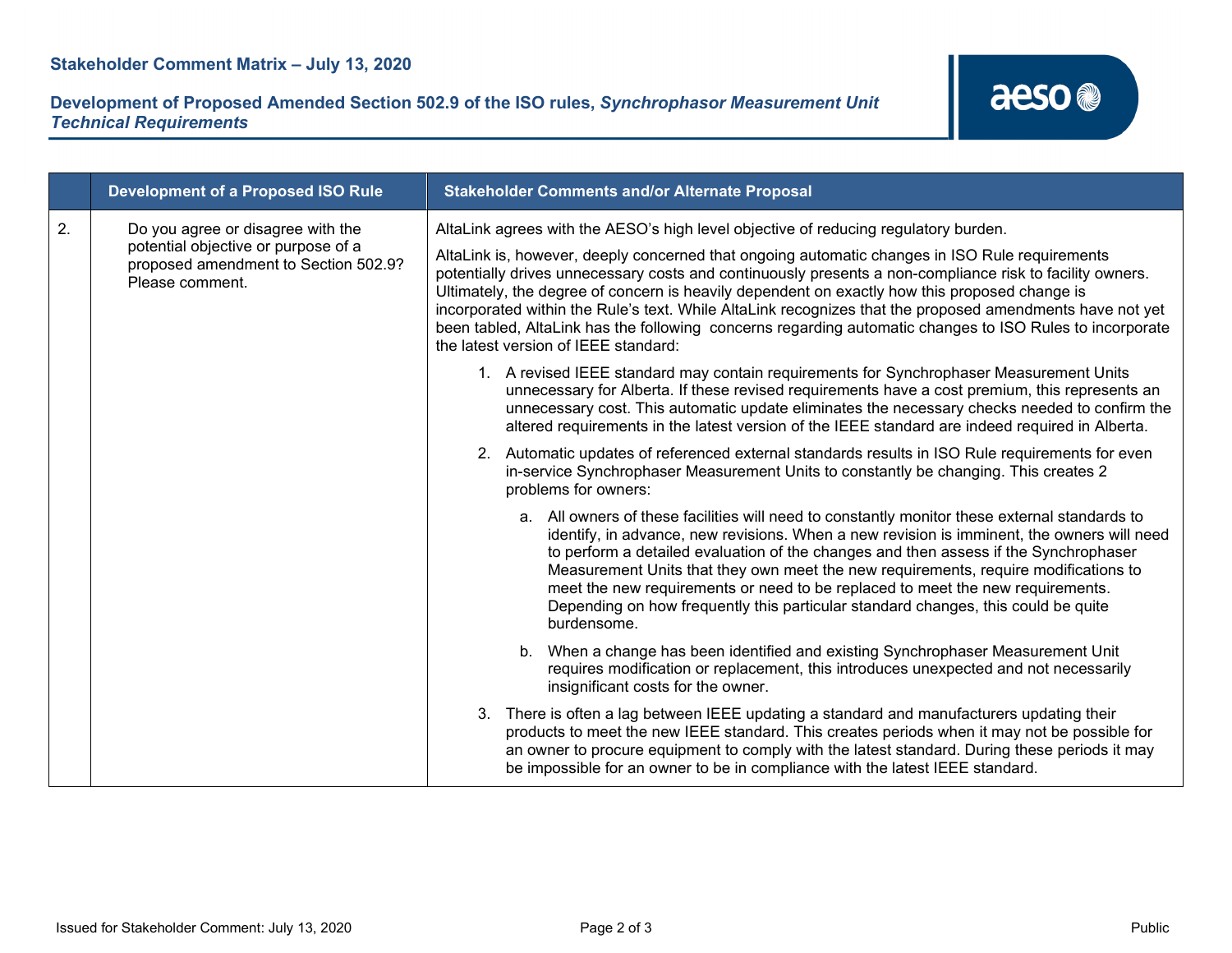

|   | <b>Development of a Proposed ISO Rule</b>                                                                                                                               | <b>Stakeholder Comments and/or Alternate Proposal</b>                                                                                                                                                                                                                                                                                                         |  |
|---|-------------------------------------------------------------------------------------------------------------------------------------------------------------------------|---------------------------------------------------------------------------------------------------------------------------------------------------------------------------------------------------------------------------------------------------------------------------------------------------------------------------------------------------------------|--|
| 3 | Do you agree or disagree with the<br>proposed form of consultation and<br>timelines? Please comment.                                                                    | AltaLink agrees that a written consultation process is appropriate. AltaLink looks forward to reviewing the<br>specific amendments being proposed in the next round of consultation and will provide any further<br>comments in writing regarding the specific language of the proposed amendments.                                                           |  |
|   | Do you intend to participate in any<br>related consultation? OR Do you agree<br>that no consultation group is required for<br>this rule development? Please<br>comment. | AltaLink intends to continue to participate in any further related consultation.                                                                                                                                                                                                                                                                              |  |
|   | Do you have any additional comments?                                                                                                                                    | If the AESO intends to extend this approach of automatic updates to other ISO Rules, AltaLink<br>recommends that the AESO hold a dedicated consultation process on how this may be best performed to<br>meet the objective of regulatory efficiency while not unintentionally driving unnecessary costs or placing<br>facility owners at non-compliance risk. |  |